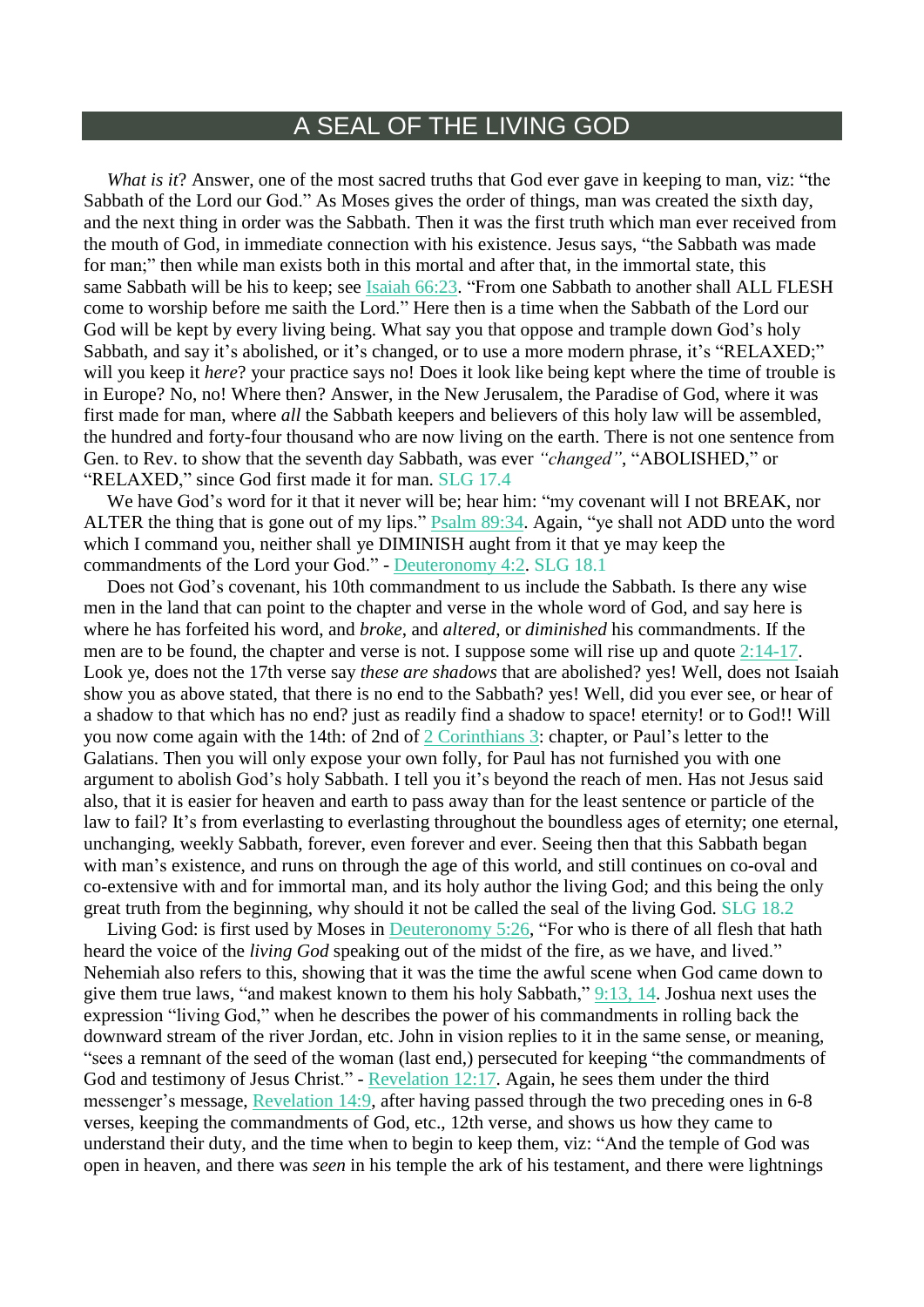and voices," etc., [11:19.](https://m.egwwritings.org/en/book/1965.63029#63029) This Ark containing the ten commandments was *seen* by whom? Answer, those that cried with voices at the same time. Who were these? Answer, the wise virgins at the close of a cry at midnight, when the seventh day Sabbath question arose and went through the land in 1844 and '45. *A little further*: how came this door to be open in the temple in heaven then? Answer, Jesus had now finished his 1810 years ministration or work for the world, then the door was opened for the first time, (according to the type and this revelation,) to introduce our Great High Priest and King to his bride, and for him to present at the Father's throne the whole Israel of God on his "breast plate of judgment," for remission, or blotting out of all their sins: but this cannot be accomplished until he has tried them, and humbled them, to prove them, to know what is in their hearts, whether they will keep his commandments or no. - [Deuteronomy](https://m.egwwritings.org/en/book/1965.10447#10447) 8:2. This was his manner with the first church, so with the last, see the example, 1st 1 [Corinthians](https://m.egwwritings.org/en/book/1965.58265#58265) 10:5, 6, 11. At this time then God's children by faith and examination of his word, in their peculiar state and connection with their great high priest," in the house of God," saw the commandments of God, and especially the clear light on the fourth, his holy Sabbath. And four years past history show their keeping it. - [Revelation](https://m.egwwritings.org/en/book/1965.63029#63029) 11:19. Now here Jesus (as in the type,) stands beside the mercy seat, which is the cover to the ten commandments, waiting to blot out the sins of all the Israel of God when they are sealed with the seal of the living God, as they are presented in order on the "breast plate of judgment," even the twelve tribes of Israel. - [Exodus](https://m.egwwritings.org/en/book/1965.4727#4727) 28:29, 30, and 21. Compare this type with the sealing message. - [Revelation](https://m.egwwritings.org/en/book/1965.62873#62873) 7:5-8. SLG 19.1

Now if you see the figure, the scene is in the inner temple in the third heavens. 1st. The Ark with the commandments, over it is the mercy seat, God's throne; Angels looking into it; God in glorious majesty seated in his great white throne right over it; the living waters of life gushing out from under it creating a river that could not be passed over. - [Ezekiel](https://m.egwwritings.org/en/book/1965.43979#43979) 42. "Wherein shall go no galley with oars, neither shall gallant ship pass thereby." - Isaiah [33:20,](https://m.egwwritings.org/en/book/1965.37336#37336) 21. Beside it stands our great high priest crowned and clothed in royal majesty, presenting on his breast plate the hundred and forty-four thousand now to be sealed with the seal of the living God. This is and has been the present truth for God's Israel ever since the vail of the inner temple has been raised, or door open, i.e. since October 1844. And it is to be understood in a few simple words, viz: the Sabbath of the Lord our God, and shut door. Ezekiel shows the pastors and the company pushing against it with side and shoulders, and treading it under their feet, fouling the residue of the waters. God says his flock eat and drink it, it's their life; yes, yes; it's the meat in due season, the present truth. God further says these sheep are men, they shall be mine and I will be their God: [Ezekiel](https://m.egwwritings.org/en/book/1965.43493#43493) 34. This settles the question, the sheep are scattered having been deserted by their shepherds. These are the people which John sees keeping the commandments of God, particularly the seventh day Sabbath; for this, and this only is the great objection. What follows? why now they are to be sealed with this truth! where do we find this? why in [Revelation](https://m.egwwritings.org/en/book/1965.62867#62867) 7:2-4, it's called a seal of the living God. After this, it is seen that the temple in heaven is open again, [15:5.](https://m.egwwritings.org/en/book/1965.63153#63153) What for? answer, Jesus has finished his work there, the saints are all sealed. Now Michael stands up to reign, the sealed messengers go forth---------------By and by he sees sealed ones entering the holy city, [22:11;](https://m.egwwritings.org/en/book/1965.63440#63440) who? answer, those that do, or keep God's commandments. Surely the Sabbath is included here, and it's the one hundred and forty-four thousand only that is seen entering the city. These are those which are living when Christ comes. The dead saints are not now keeping the commandments, they are separately represented, [Revelation](https://m.egwwritings.org/en/book/1965.62881#62881) 7:9-15. SLG 20.1

Paul's Testimony; He was caught up to the third heavens! did he see the ten commandments there? He does not say he did: but hear him reason about it! "Because that which may be known of God is manifest for the invisible things of him from the creation of the world are clearly seen, being understood by the things that are made, so that we are without excuse." - [Romans](https://m.egwwritings.org/en/book/1965.56993#56993) 1:19, 20. What is this? let Paul explain it further! "Who serve unto the example and shadow of heavenly things, as Moses was admonished of God when he was about to make the Tabernacle: for see, (saith he) that thou make all things according to the pattern shewed to thee in the mount." - [Hebrews](https://m.egwwritings.org/en/book/1965.61396#61396) 8:5. "It is therefore necessary that the patterns of things in the heavens should be purified with these, [blood of